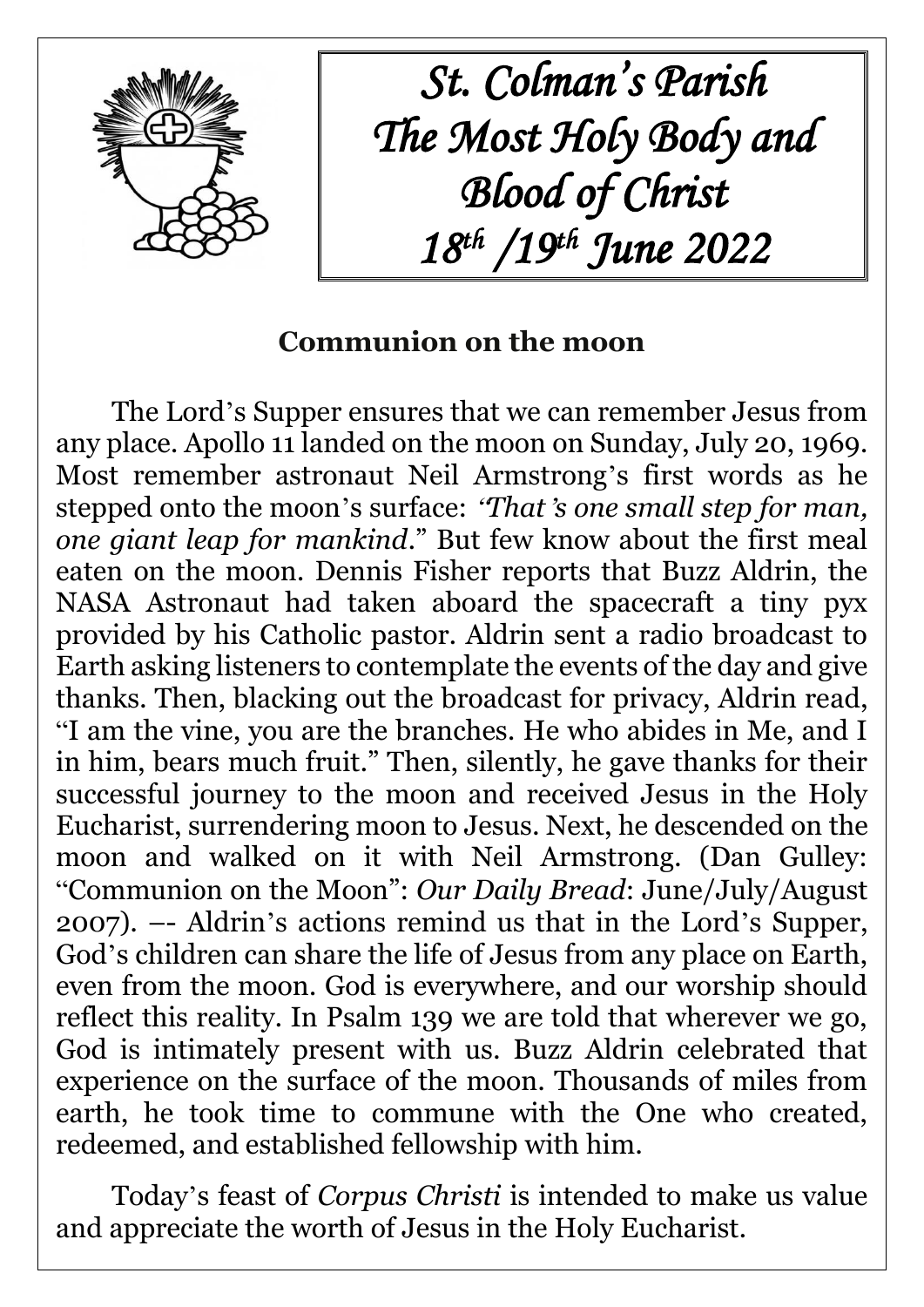**Fr. Danny Broderick (087) 9061255 Parish Residence:** 18 Ballyoughtragh Heights, Milltown **Rev. Conor Bradley (087) 3664057 Parish Office: Tues.** & **Thurs** 9:30-12:30 **066-9767312** Email: [milltown@dioceseofkerry.ie](mailto:milltown@dioceseofkerry.ie) Website: www.milltownlistryparish.com **Safeguarding Children: Contact No (087) 6362780**

**Recent Deaths: Please pray for: John (Jack) Kearin,** Milltown/Callinafercy **Sr. Borga Shanahan** Presentation Sisters, Milltown/Listowel **Tom Courtney,** The Forge Rockfield/London

**Adoration of the Blessed Sacrament takes place every Wednesday in Milltown Church from 5:00p.m. -7:00p.m.**

| Mon. June $20th$                                               |                 |              | No Mass                                         |  |
|----------------------------------------------------------------|-----------------|--------------|-------------------------------------------------|--|
| Tues. June $21st$                                              | Listry          | $7:00$ p.m.  | Liturgy of the Word                             |  |
| Wed. June $22nd$                                               | <b>Milltown</b> | $10:00$ a.m. | Liturgy of the Word                             |  |
| Thurs June $23^{\text{rd}}$                                    |                 |              | No Mass                                         |  |
| Fri. June $24th$                                               | Milltown        | $7:00$ p.m.  | Liturgy of the Word                             |  |
| Sat. June 25 <sup>th</sup>                                     | Listry          | $6:00$ p.m.  | $Magdalina Mannix - 1st Anniversary$<br>Lisheen |  |
| Sun. June $26th$                                               | Milltown        | $11:15$ a.m. | John Devane<br>Lisheen                          |  |
| <b>Eucharistic Ministers</b>                                   |                 |              |                                                 |  |
| Listry Saturday June 25 <sup>th</sup><br><b>Eamon Donnelly</b> |                 |              |                                                 |  |

| Milltown Sunday June 26 <sup>th</sup> | <b>Betty Moriarty</b> |  |
|---------------------------------------|-----------------------|--|
|                                       | <b>Readers</b>        |  |
| Listry Saturday June 25 <sup>th</sup> | Michael F. O' Connor  |  |
| Milltown Sunday June 26th             | Rosemarie Healy       |  |

*Readings can be collected in advance from the Sacristy after any Mass.*

Mass is broadcast on 106fm, and all Weekend Masses will be streamed online via [www.milltownlistryparish.com](http://www.milltownlistryparish.com/) or churchmediatv.ie. The webcam in Milltown and Listry church captures images of individuals who sit in the first two seats of the church. Please sit in another part of the Church if you do not wish your image to be broadcast in this way.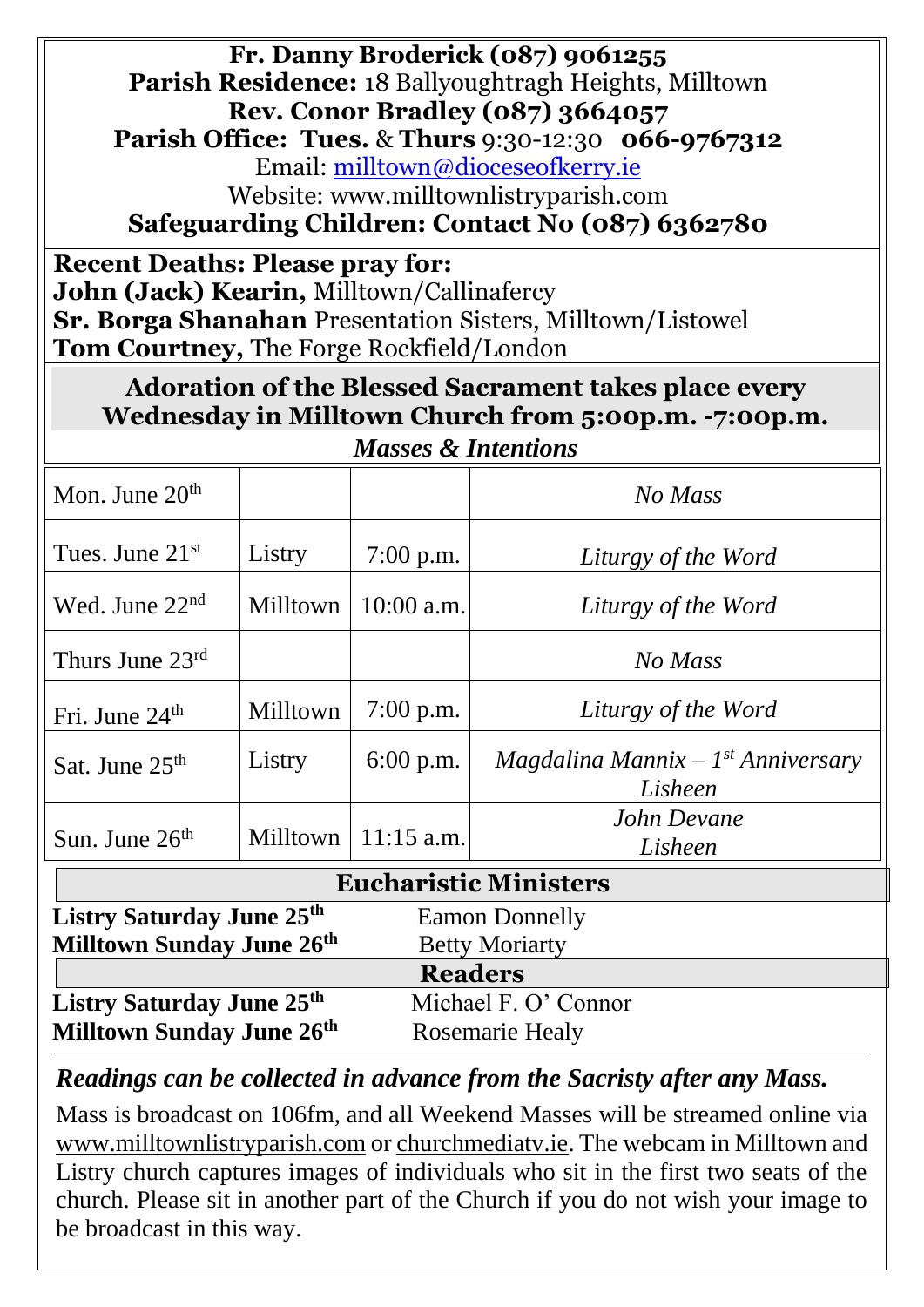**Flower Arranger:** Margot Lawlor – June  $25^{\text{th}}$  – July 8<sup>th</sup>

## **Corpus Christi Procession**

The Feast of Corpus Christi will be celebrated this Sunday June 19th. The Annual Procession will take place after 11.15 a.m. Mass to Milltown Cemetery. Groups in the parish are invited to take part as well as those who are in various Parish Ministries. Also, all those who received their First Holy Communion will be in the Procession.

## **Synodal Listening Process – Synthesis Document**

The Synodal Team of the Diocese has published a 10-page synthesis based on the recent Listening Process in the Diocese in preparation for the 2023 Synod of Bishops. Visit [www.dioceseofkerry.ie/Synod](http://www.dioceseofkerry.ie/Synod)

**Singing in Summer:** On Wednesday evening, June 22<sup>nd</sup> at 7:30pm the diocese will host a Zoom workshop entitled 'Singing in Summer.' This workshop will reflect on the importance of singing and liturgical music during the summer months when choirs are on holidays. The focus will be on the Role of the Cantor (s) during this period. Questions like 'what can parishes do to prepare for summer when the choir is on holidays?,' who will do the singing?,' what should we sing?' etc. will be dealt with.Contact Tomás Kenny on 086 3683778 or via email on <u>tomaskenny@dioceseofkerry.ie</u> if you'd like to attend and he will send you the zoom link.

**Are you living in Ireland undocumented?** Do you know someone who may be an undocumented migrant? If so, please mention this to them. Undocumented people can apply for a legal status now. Applications for the new government undocumented scheme are open until 31 July. Don't miss this life changing opportunity. To check your eligibility and get support to apply visit the Migrants Rights Centre Ireland [www.mrci.ie](http://www.mrci.ie/) or email  $info@mrci.ie$  or contact (083)0755387.

## **Retirement**

We wish Liam Fell our best wishes on his retirement as Principle from the Nagle Rice National School and to thank him for all the help and support he has given to the parish over the years.

> *Last weekend's collection - €730 Thank you for your generous support*

 **Priest on Duty this Sunday Fr. Kieran O' Sullivan (087) 2432155**